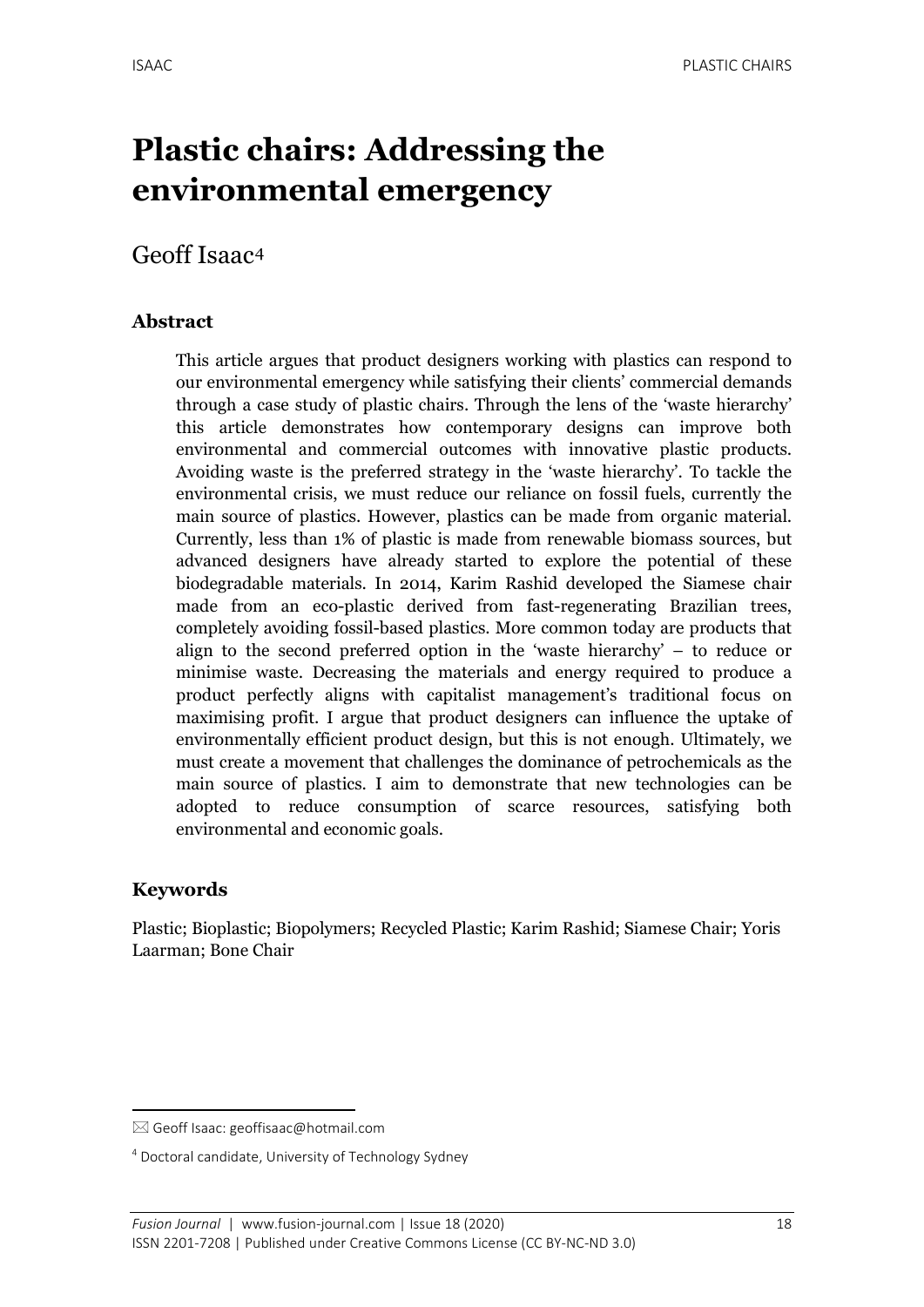## **Introduction**

A chair made from fruit could hold a key to solving the environmental crisis caused by plastics. During 2019, the world produced at least 380 million tonnes of plastic, 190 times more than in 1950. If the demand for plastic continues to grow at its current rate of 4% a year, emissions from plastic production will increase from 4% to 15% of global emissions by 2050, making it virtually impossible to reach global emissions-reduction targets (Geyer et al. 2017). The immediate plastic crisis is not caused by products themselves but the inappropriate disposal of plastics, particularly packaging. Plastics get littered or dumped, finding their way into our oceans and waterways, fueling a consumer backlash that has resulted in bans on plastic bags and single use plastics and drives the increasing popularity of the media-driven war on plastics. The increasingly negative image for plastics generally is encouraging product designers to experiment with new materials and production techniques designed to reduce their environmental impact.

One of the first chairs to emerge using a bioplastic was the Siamese chair by Karim Rashid. Rashid is one of the most commercially successfully designers and claims to have over 4,000 designs in production and to have won over 300 awards (Rashid 2019).

Rashid is a proponent of democratic design, as promoted by Philipe Starck, and is interested in taking design to a wider audience. Rashid is particularly interested in using plastics to make his designs more accessible or democratic. Sustainability concerns were top of mind when he designed the Siamese chair for the Brazilian company *[A Lot of Brazil,](https://www.alotofbrasil.com.br/)* which specialises in manufacturing furniture using renewable, locally sourced materials.

The **Siamese chair** (Figure 1) is made out of a new class of plastics made from biomass (organic matter). In this case the shell of the chair is made from completely renewable resources: bark from the Ipe Roxo (or pink trumpet tree), which regenerates in two years, combined with Acai, the use of which means the Siamese chair is, so far, the only chair to be made from a fruit. Usually 40% of the bark removed from the Ipe Roxo tree is discarded, as it is excessively moist, and this waste was used to develop the plastic for the chair (Koellner 2014). Rashid had to respond to the characteristics of this new material to develop the final form; the new plastic did not have sufficient structural strength to support a monobloc design (metal legs were added) and was not suitable to be used in thin moulds, so a bulky design was needed to provide the necessary strength.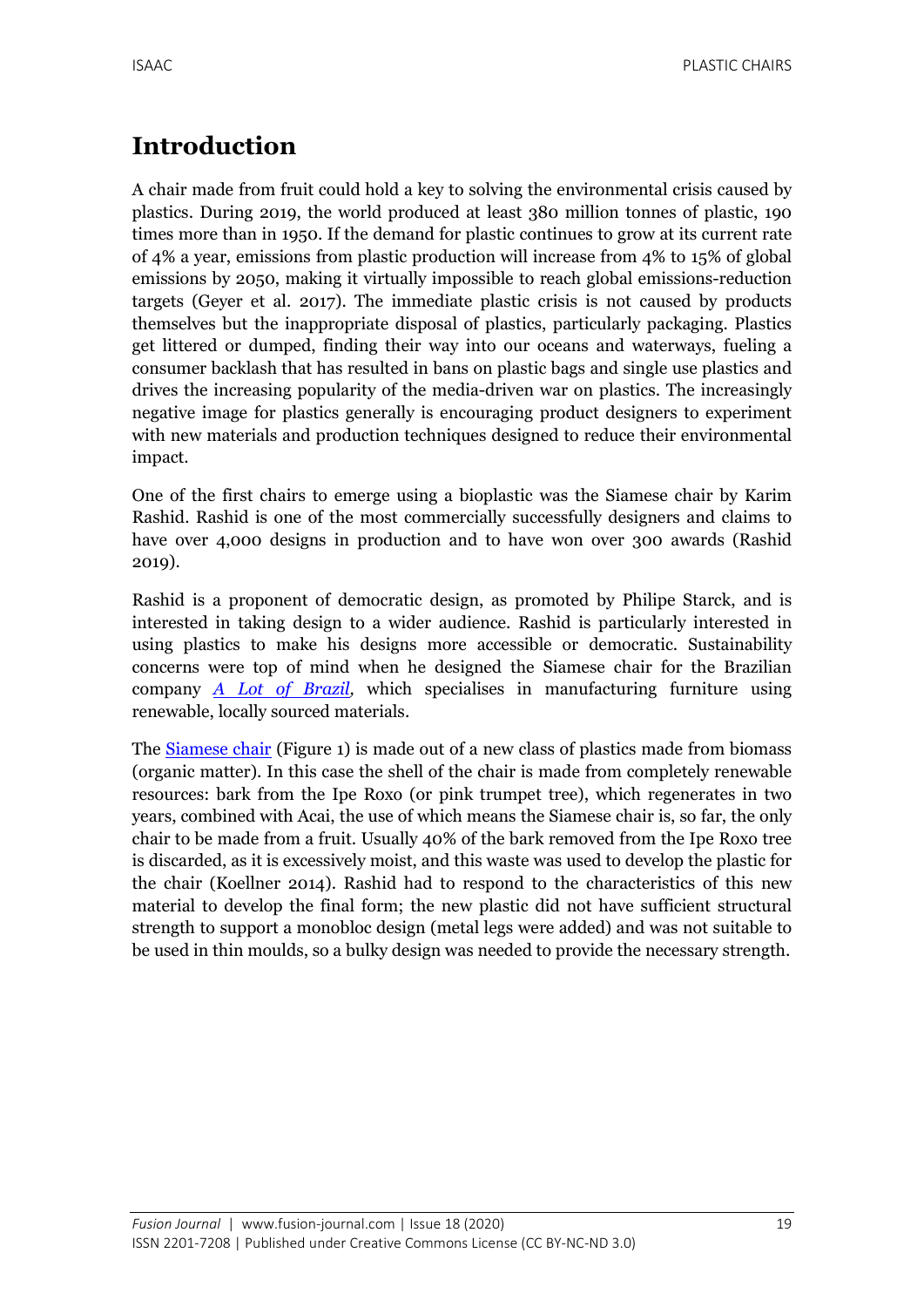

**Figure 1**. Siamese chair by Karim Rashid for *A Lot of Brazil*, 2014 (reproduced with permission from Karim Rashid).

I first encountered the Siamese chair in my international research focusing on plastic chairs from their initial development in the late 1930s. Chairs are often referred to as the quintessential design object – success can only be achieved by those designers with a strong understanding of the engineering challenges that need to be resolved in order to develop a successful design. Despite these challenges new chair designs are consistently revealed quickly after a new technology or material is developed. This decade has seen a flourish of activity with designers rushing to experiment with new materials and manufacturing techniques aimed at reducing the environmental impact of their work.

## **Pyramid of waste**

It can be confusing to evaluate the effectiveness of these efforts but I have found it useful to rank designs by placing them on the [waste hierarchy,](https://www.epa.nsw.gov.au/your-environment/recycling-and-reuse/warr-strategy/the-waste-hierarchy) a tool developed to illustrate the preferred (most sustainable) treatment of waste. The most desired outcome for any waste is to avoid creating it all together. When waste cannot be avoided the hierarchy shows us the next best option to consider – reduce, reuse, recycle, recovery, with disposal as the last resort.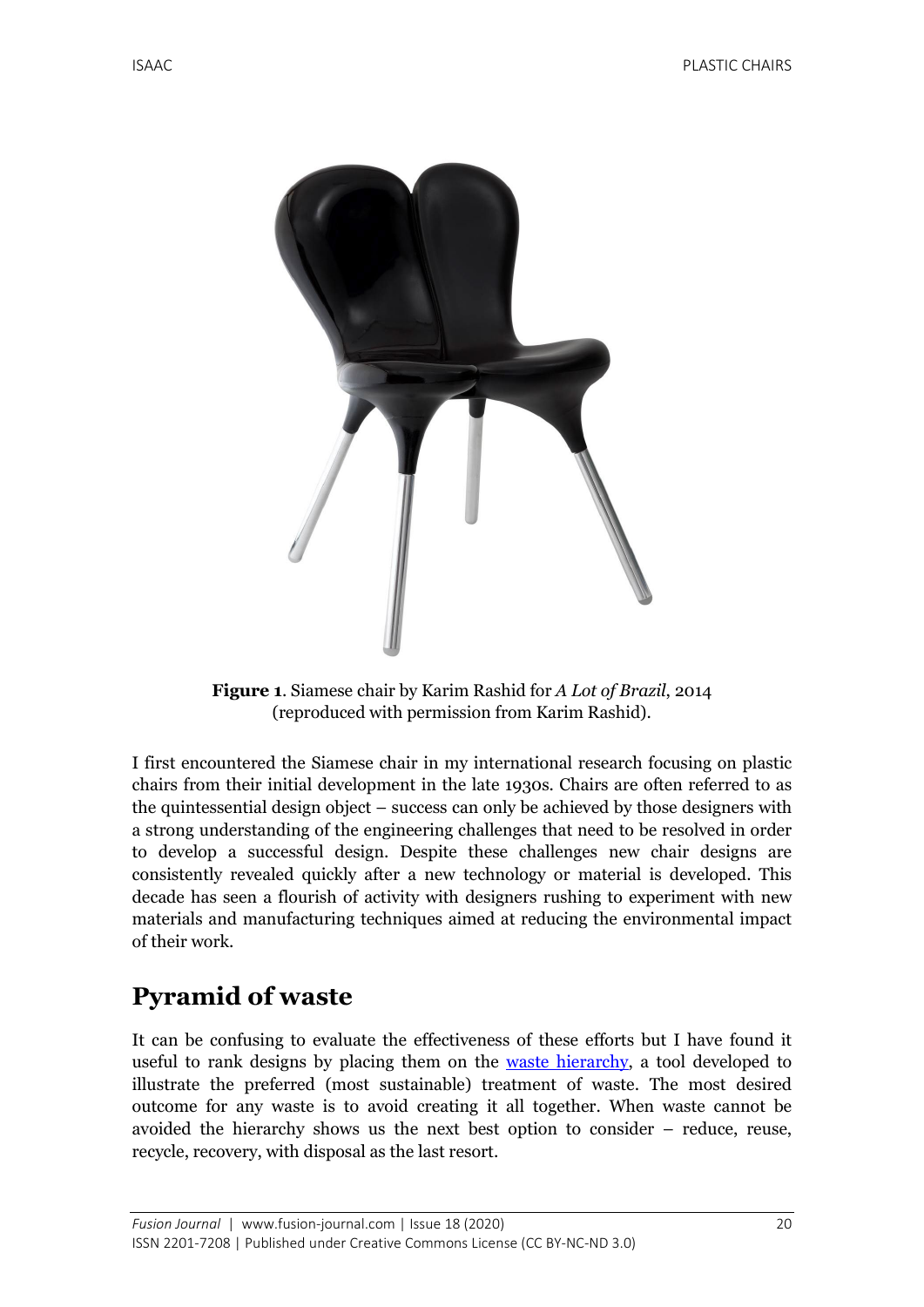Most plastic chairs currently on the market are focused toward the bottom of the pyramid and are destined to end their days buried in landfill sites. While some chairs proudly claim they are made from materials that are fully recyclable – it is highly unlikely that they will actually be recycled, particularly given the recent developments impacting the global recycling industry.[5](#page-3-0)

Further up the waste hierarchy there are innovative technologies and materials designed to reduce our dependence on petrochemicals. Many chairs are being manufactured using recycled (as opposed to recyclable) plastics. Also, many designers are experimenting with new technologies that can significantly reduce the quantity of material needed to make a product and even offer the possibility of eliminating packaging and transportation costs. Right at the top of the waste hierarchy a few designers are experimenting with materials which will potentially allow organic materials to take the place of traditional plastic – thereby avoiding the traditional plastics issue altogether. As we have seen, Rashid was among the first to experiment with bioplastics, or plastics made from biomass rather than petrochemicals.

More common today are products that align to the second preferred option in the waste hierarchy – to reduce or minimise waste. It is not surprising that there is activity in this space as decreasing the materials and energy required to produce a product perfectly aligns with organisational goals to maximise profit.

Joris Laarman's [Bone chair](https://www.jorislaarman.com/work/arm-chair/) (Figure 2) is the first chair to be co-designed with a computer and showcases how artificial intelligence has potential to optimise designs to minimise the use of scarce resources. The chair features a smooth-rounded seat and a high flat back, supported on three feet with legs formed like branches of a tree, immediately dividing to provide support where most is needed. The significance of this unique design was immediately recognised, with major museums in Europe and the United States of America buying examples, while the press, including the *New York Times*, hailed Dutch designer Joris Laarman, aged just 27, as the new Marc Newson (Giovannini 2017). The market was also quick to recognise this young talent with a Bone chair (from this limited edition of 12) changing hands at auction, in [October 2019,](https://www.phillips.com/detail/joris-laarman/UK050219/124) for £237,500 (AUD\$450,000) (Phillips 2019).

The design is therefore very niche (and efforts to mass produce a version of the chair failed) however, as highlighted by Ceschin in his PhD (Ceschin 2012) and Gaziulusoy in a paper summarising multi-level perspective (MLP) transition theory, "The niche innovation's level is particularly important as this is where the novelties initially emerge from the dynamics of the socio-technical regime, later putting pressure on it" (Gaziulusoy 2019). Niche incubation is seen is a key strategy to drive change across society.

<span id="page-3-0"></span> $5$  China's National Sword policy applied more rigorous contamination standards for plastic waste (0.5%), which most recycling processing facilities cannot currently reach, effectively stopping the export of plastic waste to China, with other Asian countries quickly following.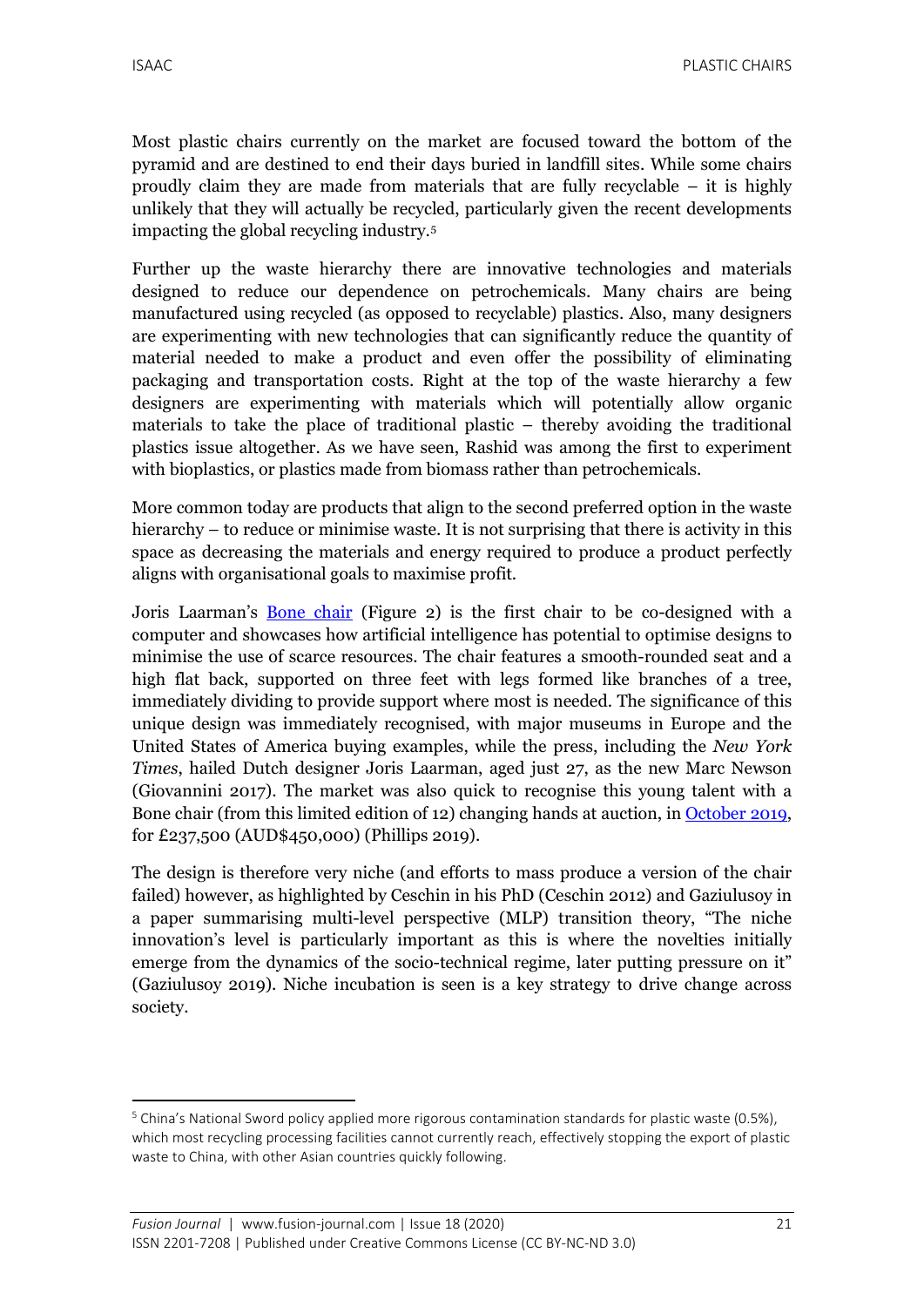

**Figure 2.** Bone armchair, Joris Laarman Labs, 2007 (reproduced with permission from Joris Laarman Studio BV).

Laarman used software developed for the automobile industry using biomimicry principles to optimise the use of resources based on the study of trees and bones. Importantly, the process is subtractive rather than additive as with 3D printing.

The program removed material from the defined cube to optimise the use of resources, leaving thicker elements to bear loads and slimming down the remainder. The end product does have visual similarities with both trees and bones, unsurprising given both evolved using a similar process – reinforcing areas exposed to stress while eliminating unnecessary weight. Experimentation was used to optimise the plastic to gain the required finish, with white Carrara marble powder added to the polyurethane casting resin to achieve the attractive porcelain like finish.

The most important aspect of this design is that it is the first chair to be co-created with a computer. Previously, computers have been used purely as tools by designers to bring life to their creations but this work demonstrates that computers are now becoming powerful enough to participate in co-design – doing what they do best: performing complex calculations potentially facilitating a reduction in the consumption of materials, which deliver flow-on benefits through lower transportation costs.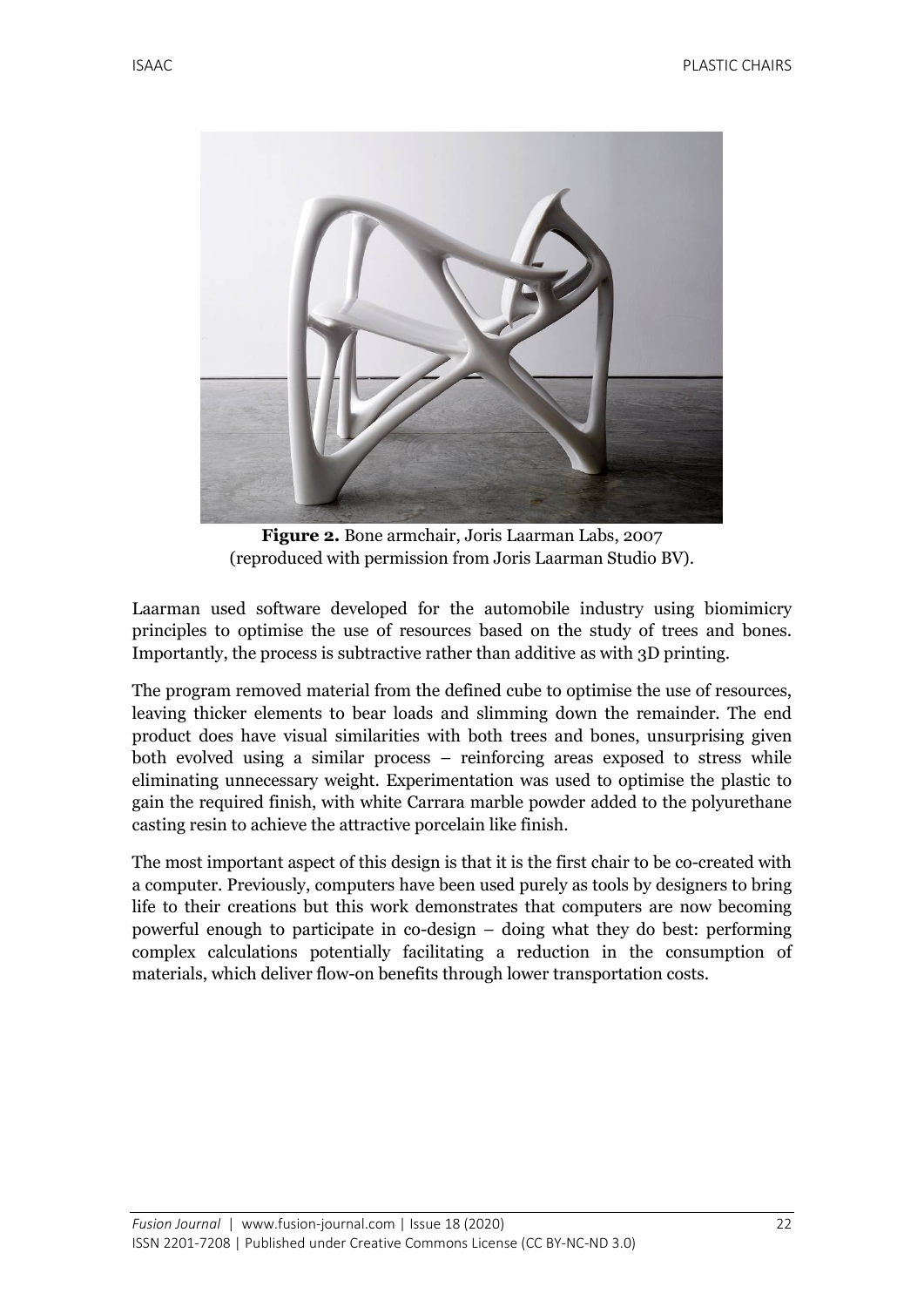#### **Relevance to product designers**

As consumer products only account for 11% of all plastics used (Geyer et al. 2017), one might think efforts to reduce plastic use are better focused elsewhere, particularly on developing alternatives for packaging.[6](#page-5-0) However, consumer products are highly visible and all packaging was designed by someone. Looking ahead, the use of traditional plastics will undoubtedly attract increasing criticism as the popularity of the war on plastics increases. It is almost certain that product designers, together with clients and manufacturers, will face increased scrutiny as they participate in the production of an endless array of consumer goods, many of which are designed to be quickly disposed of simply to make way for the next improved model. In addition, the use of bioplastics in consumer products can be seen as an important niche market that can support the adoption of these new materials by branching their use into new markets (in addition to packaging), helping to develop much needed economies of scale for their manufacturers (Geels 2005).

A review of the tools available to reduce our dependence on fossil-fuel based plastics highlights the importance of the role of product designers. There are four groups of levers (or tools) that could be used to reduce demand for plastics (Zheng Suh 2019). Firstly, we can attempt to manage demand. Price is the main tool here – oil price increases from wars in the Middle East are useful to stem demand – but they are usually short-lived. A carbon tax would be a better long-term fix, but unlikely to occur – at least in Australia. It is encouraging to see Andrew Forrest has launched a global initiative to get major manufactures to sign up for a voluntary levy on fossil-fuel plastics (Cox 2019). Although, with thousands (or even tens of thousands) of small manufacturers eager to expand production, it is difficult to imagine how this initiative can succeed.[7](#page-5-1)

Secondly, switching to renewable energy to manufacture plastic would dramatically reduce the greenhouse gas impact from the industry. Again, this is a long-term solution requiring political will and serious investment (and, ironically, many plastic components). Thirdly, we could increase our recycling rates, making the plastics industry more circular – but given only 9% of all the plastic ever made has been recycled (Geyer et al. 2017.), and China (and other Asian countries) have stopped taking everyone else's waste, the reality is it will be years before Western countries can obtain planning permission and develop the infrastructure required to have a significant impact on the proportion recycled. In the short-term, designers have an important role to play here. By considering what will happen at the end of a product's life, designs can be developed for ease of disassembly, allowing materials to be easily

<span id="page-5-0"></span><sup>&</sup>lt;sup>6</sup> For example, the recent European Union directive on the reduction of the impact of certain plastic products on the environment.

<span id="page-5-1"></span> $7$  Dematerialisation is also relevant in reducing demand  $-$  as we have seen with CDs and DVDs, the very need for these plastic products has been replaced by advances in digital technology, reducing or completely eliminating demand for plastic discs. In Australia, plastic bank notes are quickly disappearing as the popularity of cashless payment methods increases.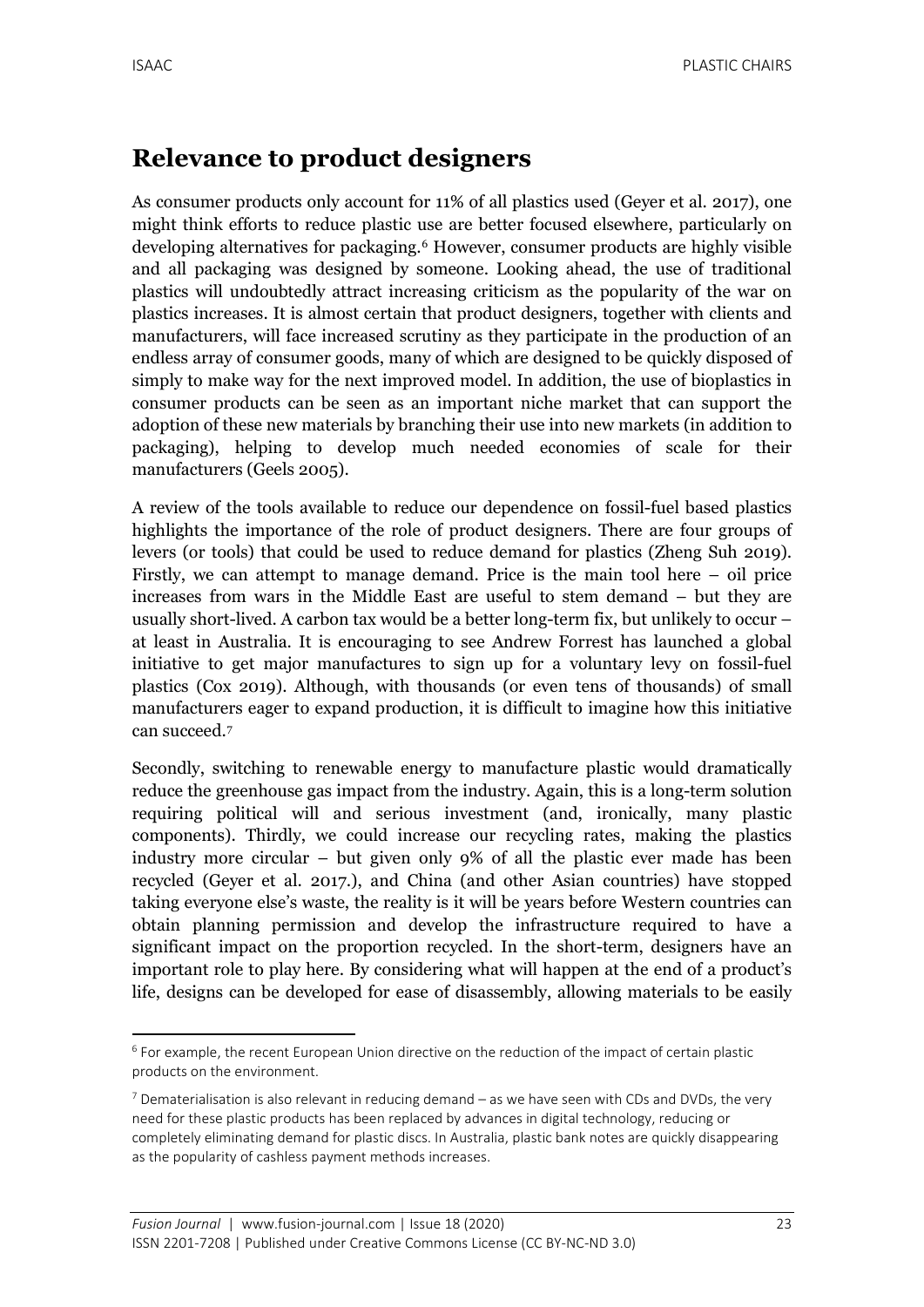ISAAC PLASTIC CHAIRS

separated to facilitate economically viable recycling. Finally, we can investigate alternative raw materials to replace petroleum to create polymers. Although this bioplastic market is embryonic, only accounting for less than 1% of all the plastic produced this year, there are some exciting recent developments. As already discussed, product designers have already started exploring this fourth option, the main option that designers have the power to influence if they are interested in improving the environmental footprint of their products. I should emphasise here the role of other actors, notably clients and manufacturers, as product designers often have very little agency in the final selection of materials. However, making the information needed for designers to familiarise themselves with the properties of these new alternative materials will better place them to guide projects toward more sustainable outcomes.

Designers stepping into the bioplastic market are met with a bewildering range of brand names, jargon, acronyms and marketing claims that make it difficult to evaluate the environmental credentials of these new materials. For example, the bioplastic used to develop the Siamese chair is made from a renewable biomass resource that is claimed to be completely biodegradable – although no information has been published on the conditions needed for this plastic to degrade or how long it would take. More generally, many confusing claims are made about the biodegradability of bioplastics (Lackner 2015; UK Government 2019). Often what is meant is that the product will degrade to carbon, water and biomass but only under certain heat and moisture conditions – usually those prevalent at industrial composting facilities, which are rare (Plastics Industry Association, 2019). Developments in the bioplastic industry have been driven by the need to develop alternatives to plastic packaging, hence the focus on degradability. However, biodegradability is unlikely to be an important consideration for product designers. If they are concerned with the impact on the environment designers probably want their creations to last decades. It is probably more appropriate to focus on the recyclability of the new materials available which contributes to the circular economy. While many of these materials are theoretically recyclable, like all plastics, bioplastics can only be recycled if sorted and treated with the same material. Sorting is challenging as all bioplastics are currently labelled  $\dot{\gamma}$ , a catch-all 'other' category in the Resin Identification Code scale, which also includes various petroleumbased plastics. Together with a lack of sorting infrastructure this means bioplastics are highly unlikely to be recycled in the short term.

## **Navigating the jargon**

A key to cutting through the jargon is to investigate what the bioplastic is made from. The term 'bioplastics' has been abused and often applied to plastics containing as little as 20% biomass – the remainder, up to 80%, can be traditional petrochemicals. The term bioplastic does not offer any assurance that the substance is biodegradable. Often referred to as drop-in polymers, these hybridised plastics are popular with manufacturers as they can be dropped in to replace fossil-based ingredients without the need to alter existing machines or processes. These compounds are often environmental disasters and will not biodegrade.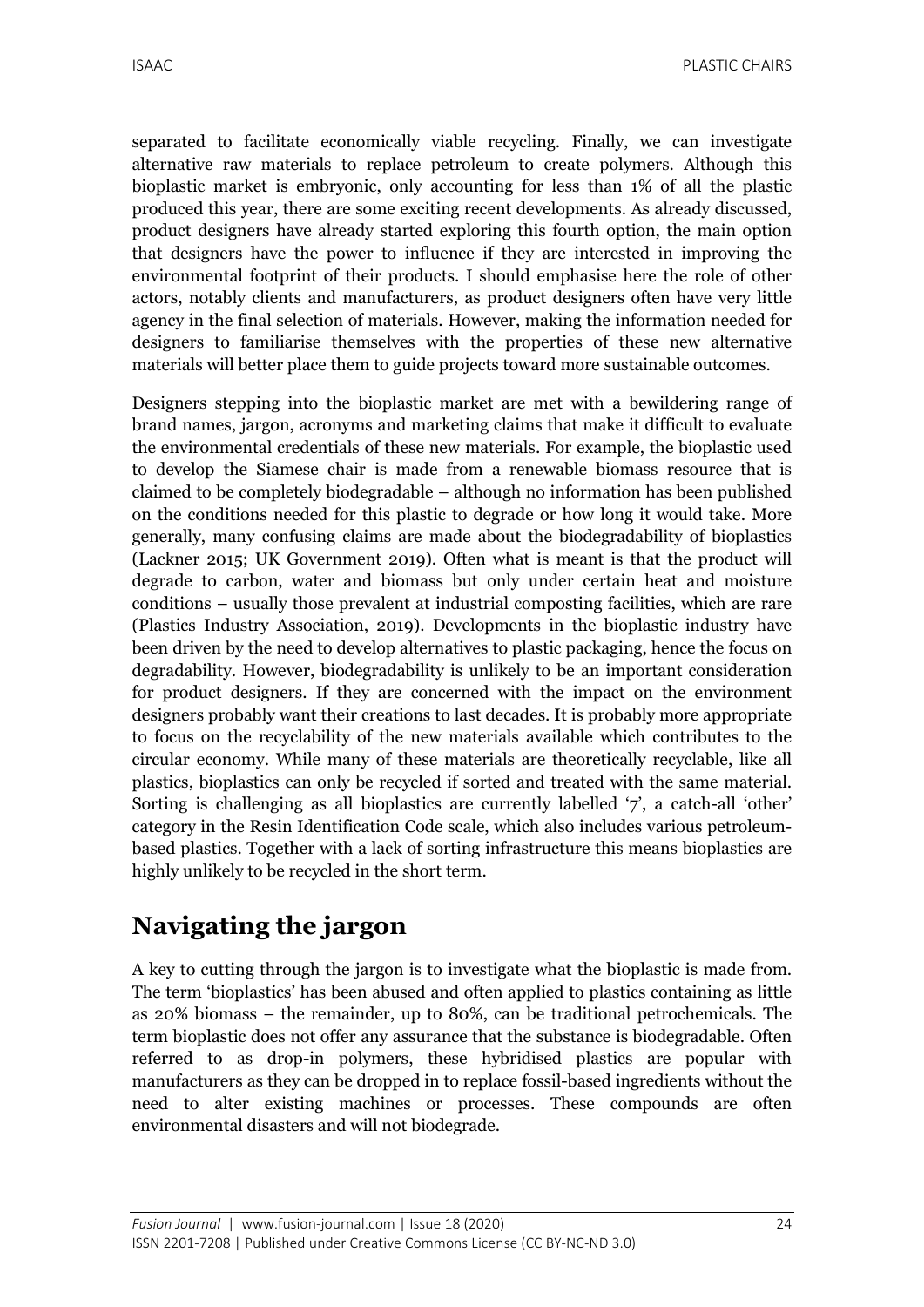As many bioplastics are new, product designers and manufacturers need to familiarise themselves with the properties of the material and satisfy themselves they are fit for purpose. Of special concern might be the melting point, heat and impact resistance of some of these new materials (which are often lower than conventional plastics). Also worth highlighting is the fact that some bioplastics are significantly denser than traditional plastics, by about 20% (Lackner 2015), which not only affects the final product but can have significant environmental impacts, from the additional energy needed for transportation.

Beyond this basic evaluation of the new materials' suitability to a specific task, environmentally conscious designers and manufacturers need to consider a full lifecycle assessment – where did the material come from and how will it end its life? Even the briefest consideration of these issues outlines just how complex this task can become. If bioplastics are produced from agricultural crops they are immediately competing for land use, which is already in short supply, let alone with the projected increase in population expected by the end of this century. How the land was cleared, how the crops were fertilised, farmed and harvested and what chemicals are used in the manufacturing process, potentially causing ecotoxicity, are also important considerations.

Although many, including Tony Fry (Fry 2009) and those working in Transitional Design (Tonkinwise et al. 2015), would argue that this should be the concern of all product designers, for example:

*To continue with business as usual with a few token gestures toward 'sustainability' is frankly a disposition of collective stupidity. No matter how hard or painful, a process of substantial affirmative change is essential. (Fry, 2017)*

The reality is that, faced with tight deadlines and heavy workloads, most product designers do not have the time needed to grapple with these issues. In any event, manufacturers and clients often have firm views on what materials should be used and are determined to continue to use manufacturing processes they have invested both time and money to perfect.

*While there have been many calls for, 'design-led societal change, few have articulated how to undertake and lead/catalyze such change, nor have they identified the areas of knowledge and investigation required to do so.' (Tonkinwise et al. 2016, p3)*

I propose to examine the tools being developed in this new area of academic study and evaluate their relevance to product designers seeking to drive change within the systems they operate. As part of my research I am talking to designers and manufacturers about these issues and the barriers to working with new materials and technologies. The interviews, so far, definitely highlight some of the misunderstandings around the materials and their end-of-life prospects. I hope to expand my interview base to include a wide range of designers and to further explore these barriers to adoption.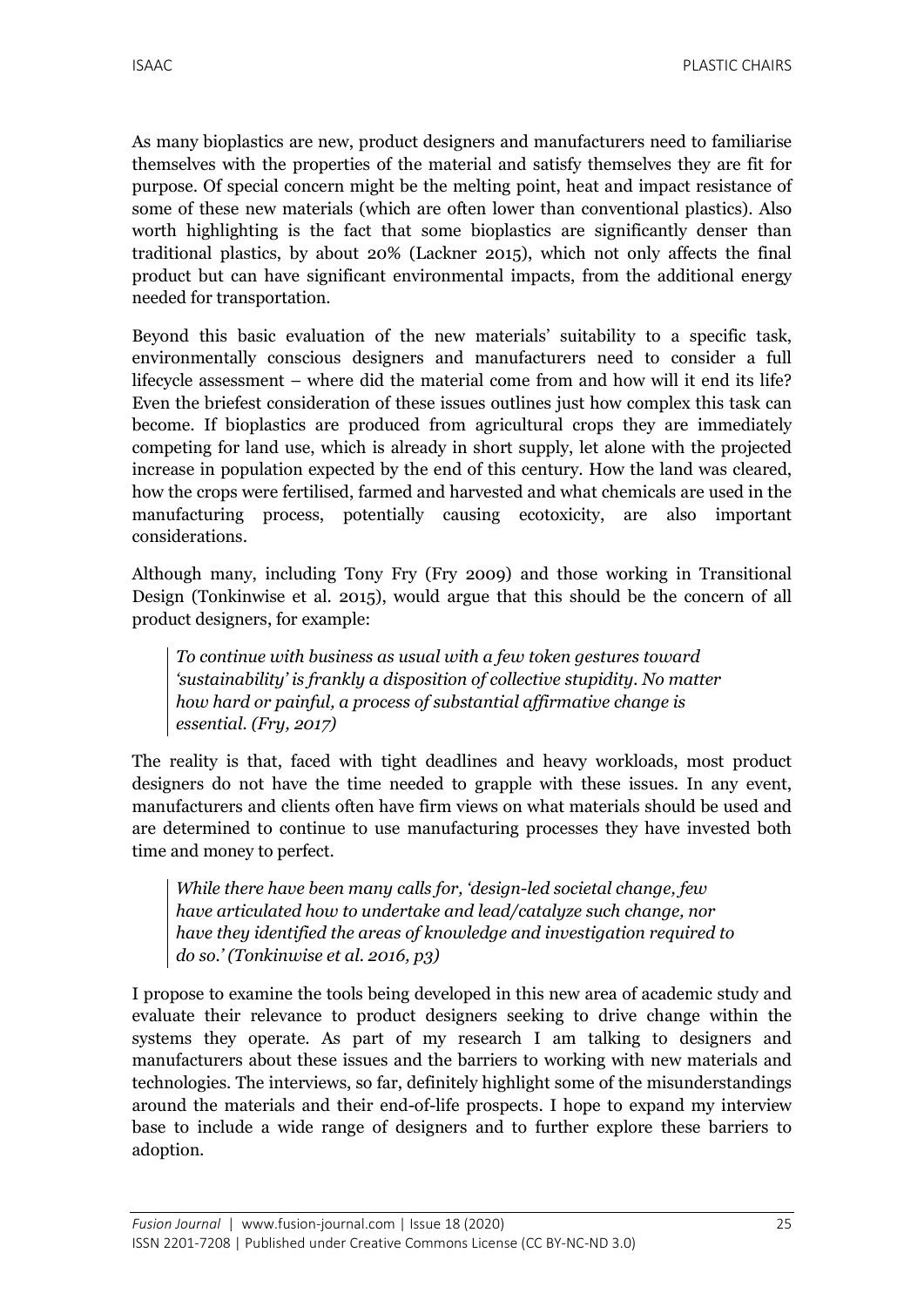## **Conclusion**

In the short term, it is most likely we will see more new plastic chair designs that will be ranked toward the centre of the waste pyramid. There are great advances in additive manufacturing – with 3D printing offering the added benefits of potentially reducing transportation and packaging costs – allowing products to be created at, or near, their point of consumption. Joris Laarman has already made available a **Puzzle chair** that can be downloaded and printed on a standard domestic 3D printer – although you do need a spare 240 hours to print it! We are also beginning to see new technologies explored to reduce the amount of material needed to create a product. More commonly, designers are experimenting with recycled plastics – making chairs from recovered ocean plastics [\(Snøhetta's S-1500 chair,](https://snohetta.com/projects/423-s-1500-revamping-an-icon-by-rethinking-industrial-recycling) Figure 3), children's toys [\(Vanessa Yuan & Joris Vanbriel's](https://www.ecobirdy.com/collections/kids-furniture/products/charlie-chair-ocean)  [Chair Charlie,](https://www.ecobirdy.com/collections/kids-furniture/products/charlie-chair-ocean) Figure 4) or even household plastic waste [\(Thomas Pedersen's Falk](https://houe.com/Products/indoor%20Chairs/Model/FALK%20with%20armrest?variantid=883)  [chair,](https://houe.com/Products/indoor%20Chairs/Model/FALK%20with%20armrest?variantid=883) Figure 5).



**Figure 3**. S-1500 chair by Snøhetta, for Nordic Comfort Products, 2019 (image credit Bjørnar Øvrebø, reproduced with permission from Snøhetta).

All these efforts are welcome if we are to make an impact on our consumption of plastic. In the first 10 years of this century we created more plastic than in the entire twentieth century. As pressure to focus on the climate emergency intensifies it is likely that product designers will be held increasingly accountable for their creations and encouraged to embrace Herbert Simon's definition of design as 'devising a course of action aimed at changing existing situations into preferred ones' (Simon 1996).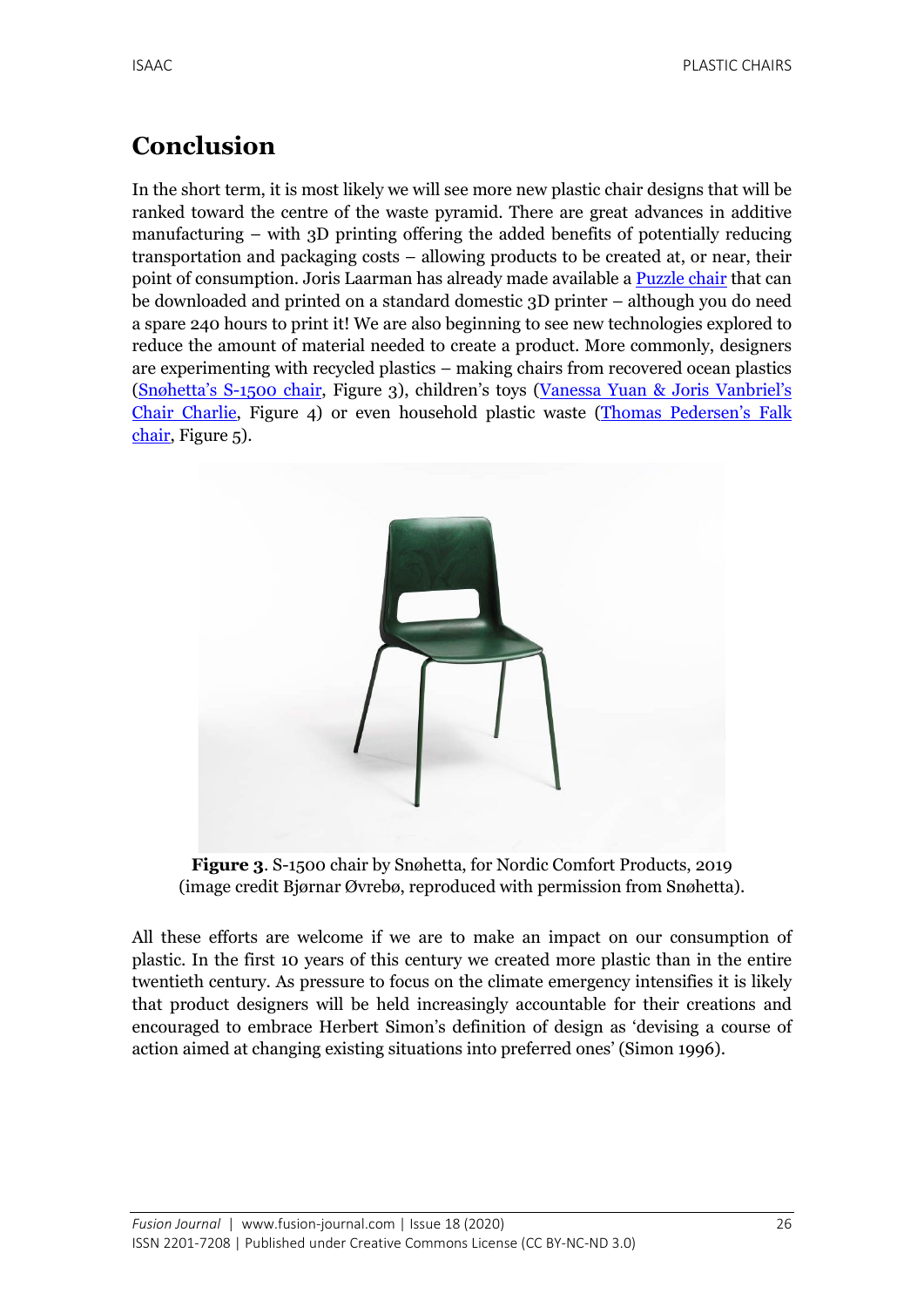

**Figure 4**. Chair Charlie by Vanessa Yuan & Joris Vanbriel for ecoBirdy, 2018 (image credit Arne Jennard, reproduced with permission from ecoBirdy).



**Figure 5**. Falk chair by Thomas Pedersen for Houe, 2019 (reproduced with permission from Thomas Pedersen).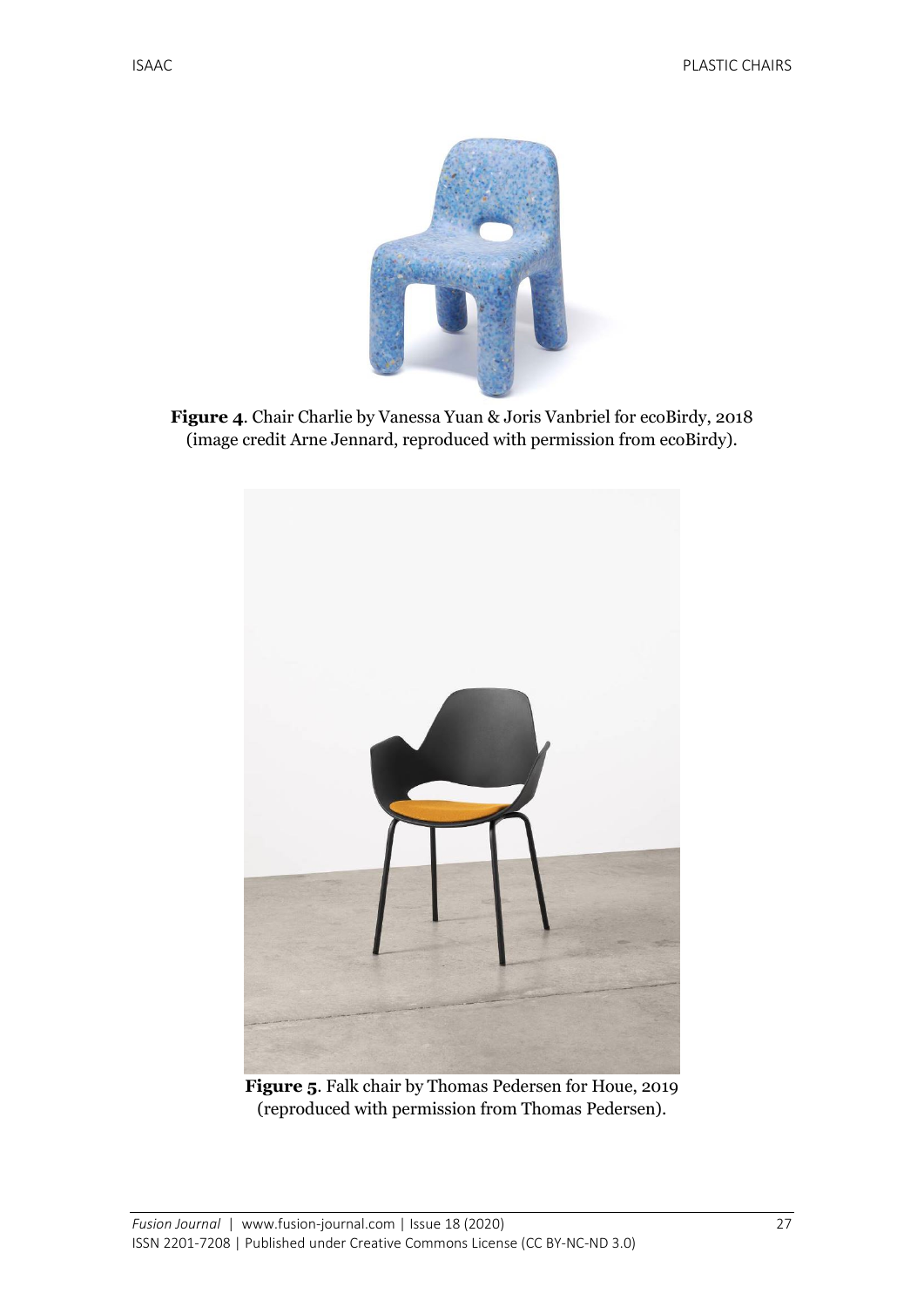This article outlines a range of emerging technologies and materials, already available to allow designers to continue to enjoy the benefits and economies of working with plastics while participating in the movement to replace fossil fuels as their main ingredient. There is a need to support designers looking to improve the environmental impact of the products they design and to investigate if plastic made from fruit, or other organic material, really can be part of the solution to our environmental emergency.

#### **References**

Ceschin, Fabrizio. *The Introduction and Scaling up of Sustainable Product-Service Systems. A New Role for Strategic Design for Sustainability PSS Models and Case Studies Cape Town Disability and Tetra Pak.* 19 Mar. 2012.

https://www.politesi.polimi.it/handle/10589/56785?mode=full&submit\_simple=Show+fu ll+thesis+record

- Cox, Lisa. "Andrew Forrest Launches US\$300m War on Plastic to Tackle Ocean Pollution." *The Guardian*, 25 Sept. 2019. www.theguardian.com, https://www.theguardian.com/australianews/2019/sep/25/andrew-forrest-launches-us300m-war-on-plastic-to-tackle-oceanpollution
- Fry, Tony. "Design after Design." *Design Philosophy Papers*, vol. 15, no. 2, July 2017, pp. 99– 102.
- ---. *Design Futuring: Sustainability, Ethics, and New Practice*. English ed, Berg, 2009.
- Gaziulusoy, İdil. "Postcards From the Edge: Toward Futures of Design for Sustainability Transitions Introduction: The Winds That Pushed Design for Sustainability to the Edge." *Centro de Estudios En Diseño y Comunicación*, no. 73, July 2019, pp. 67–84.
- Geels, Frank W. *Technological Transitions and System Innovations: A Co-Evolutionary and Socio-Technical Analysis*. Edward Elgar Publishing, 2005.
- Geyer, Roland, et al. "Production, Use, and Fate of All Plastics Ever Made." *Science Advances*, vol. 3, no. 7, July 2017, p. e1700782. advances.sciencemag.org, doi:10.1126/sciadv.1700782
- Giovannini, Joseph. "Furniture Design's Brave New Present." *The New York Times*, 17 Dec. 2017. NYTimes.com, https://www.nytimes.com/2017/12/05/arts/design/joris-laarmanlab-cooper-hewitt-technology.html

"Joris Laarman – 'Bone' Armchair, 2008." Phillips,

https://www.phillips.comhttps://www.phillips.com/detail/joris-laarman/UK050219/124 Koellner, Amanda. "The Inspiration Issue." *Design Bureau*, no. 29, Aug. 2014, pp. 82–89.

Lackner, Maximilian. "Bioplastics – Biobased Plastics as Renewable and/or Biodegradable Alternatives to Petroplastics." *Kirk-Othmer Encyclopedia of Chemical Technology*, vol. 9, John Wiley & Sons Inc, 2015.

https://www.researchgate.net/publication/276060634\_Bioplastics\_-

\_Biobased\_plastics\_as\_renewable\_andor\_biodegradable\_alternatives\_to\_petroplastics Plastics Industry Association. Industrial Compostability Claims Checklist. 27 Sept. 2019.

- https://bioplasticsnews.com/2019/09/27/compostability-claims-checklist/
- Simon, Herbert A. *The Sciences of the Artificial*. Third edition [2019], The MIT Press, 2019.
- Tonkinwise, Cameron, et al. "Transition Design Provocation." *Design Philosophy Papers*, vol. 13, no. 1, 2015, pp. 3–11.
- UK Government. *Standards for Bio-Based, Biodegradable, and Compostable Plastics: Call for Evidence*. July 2019.
- Zheng Suh. "Strategies to Reduce the Global Carbon Footprint of Plastics | Nature Climate Change." *Nature Climate Change*, no. 9, Apr. 2019, pp. 374–378.